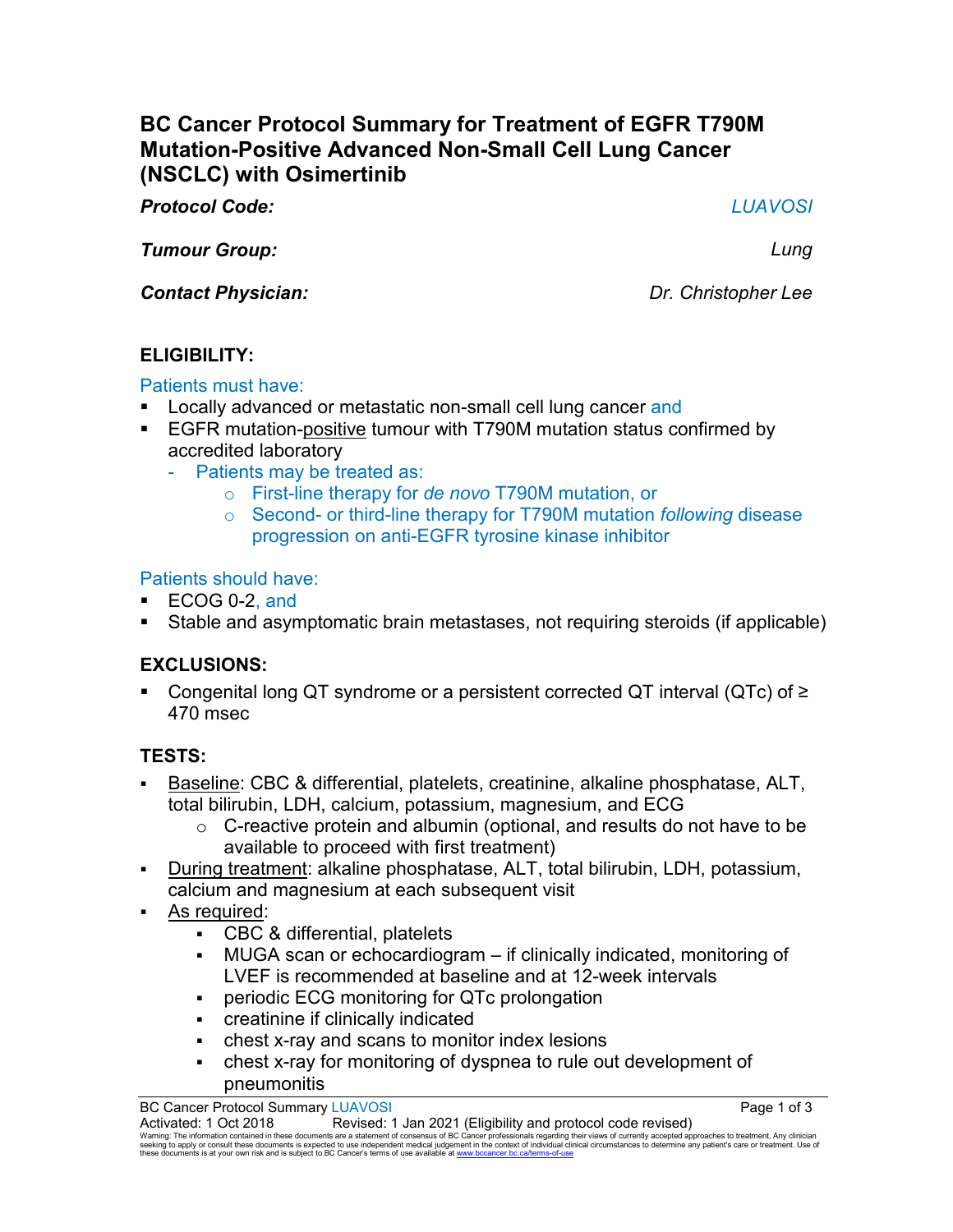#### **PREMEDICATIONS:**

no premedications required

#### **TREATMENT:**

| Drug        | <b>Dose</b>      | <b>BC Cancer Administration Guideline</b> |
|-------------|------------------|-------------------------------------------|
| osimertinib | 80 mg once daily |                                           |

• For patients with difficulty swallowing, or for nasogastric tube administration, please refer to the BC Cancer Drug Manual osimertinib drug monograph

### **Dose reduction**:

Dose level -1: 40 mg once daily

 Careful re-evaluation after initiation of therapy is essential as osimertinib should be continued *only if* tumour regression continues or the disease is stable and cancer-related symptoms have improved. Continued osimertinib for "psychological" palliation in the face of progressive disease is inappropriate.

### **DOSE MODICATIONS:**

- **1. Renal Impairment:** dose modification is not required in patients with mild or moderate renal impairment. Safety and efficacy has not been established in patients with end-stage renal disease (CrCl < 15 mL/min) or on dialysis.
- **2. Hepatic Impairment:** dose modification is not required in patients with mild hepatic impairment. Safety and efficacy has not been established in patients with moderate or severe hepatic impairment.
- **3. Interstitial Lung Disease (ILD):** permanently discontinue osimertinib for development of any grade of treatment-related ILD/pneumonitis.
- **4. QT Prolongation:** treatment interruption and subsequent dose reduction is required for development of QTc prolongation (QTc > 500 msec on at least two separate ECGs).
- **5. Left Ventricular Dysfunction/Cardiomyopathy:** treatment interruption is recommended for asymptomatic, absolute decreases in LVEF of 10% from baseline and LVEF below 50%. If *symptomatic* congestive heart failure occurs at any time, treatment should be permanently discontinued.

## **PRECAUTIONS:**

- 1. **Cardiomyopathy**: congestive heart failure, pulmonary edema, and decreased ejection fraction have been observed in patients treated with osimertinib. Fatal cardiomyopathy has been reported. LVEF should be assessed regularly during treatment, particularly in patients with known cardiac risk factors, and in patients who develop treatment-related cardiac symptoms.
- 2. **QT Interval Prolongation**: osimertinib is associated with concentrationdependent QT interval prolongation. Monitor ECG at baseline and correct